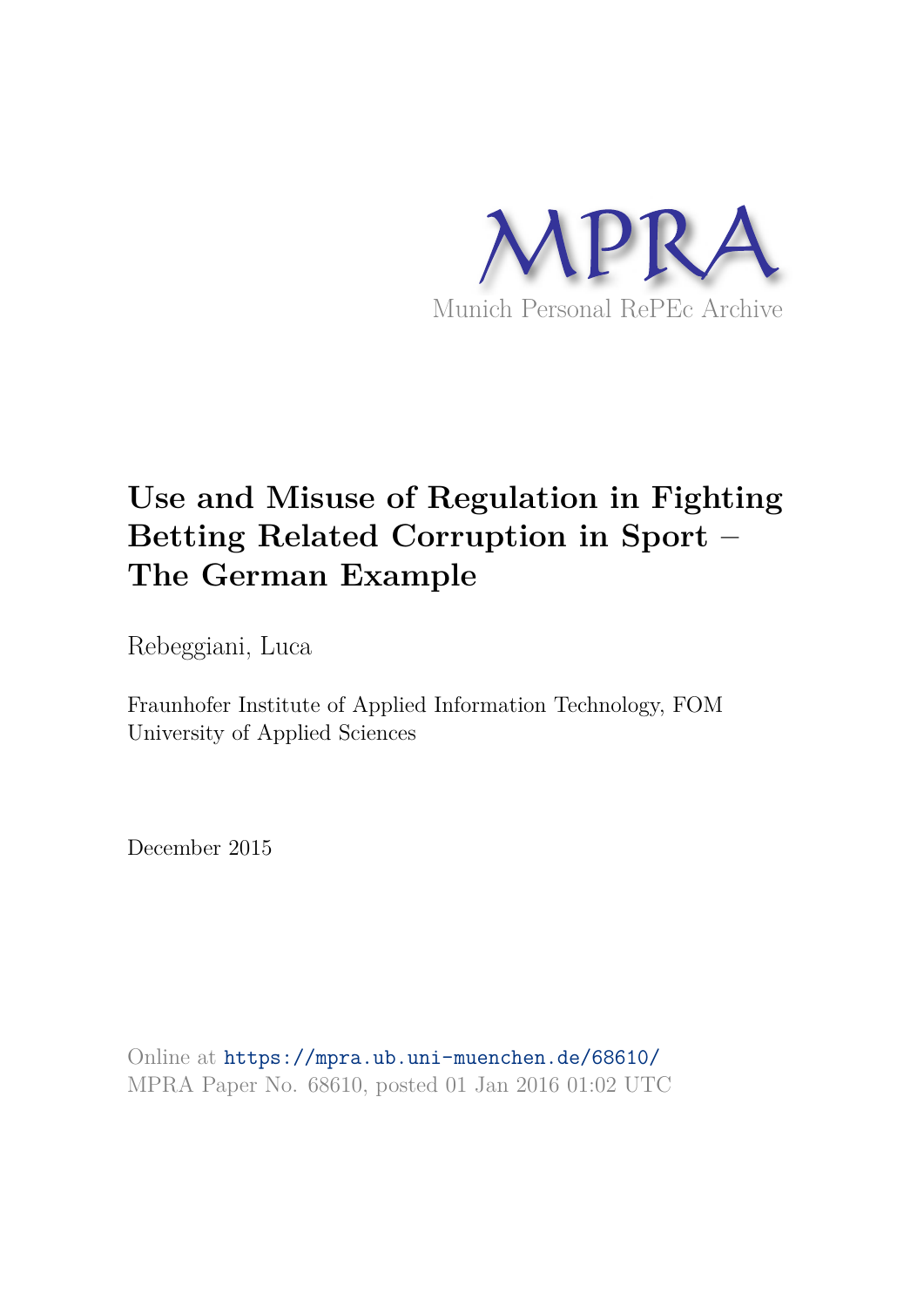Luca Rebeggiani

## **Use and Misuse of Regulation in Fighting Betting Related Corruption in Sport – The German Example**

#### ABSTRACT:

Betting related corruption in sports has increased considerably during the last years, heavily driven by the globalization and digitalization of the worldwide betting market. Using recent data by Sportradar, we examine the particular case of manipulation control in the context of betting regulation in Germany. Here, the legislator recently introduced the possibility for private betting companies to legally enter the sports betting market. However, after 3 years by now, none of the planned licenses has been granted to any company, leaving the whole market in a legally unregulated "grey area". Instead, further restrictions for many betting types are under discussion (e.g. the ban of almost all live bets), officially motivated by the aim of preventing betting related corruption. Our analysis yields the following results, whose validity is not restricted to Germany: 1) Market regulations causing the growth of illegal/informal/grey betting markets are counterproductive. 2) The delegation of the supervision of betting markets (including fraud detection systems) to an independent authority is recommended. The same applies to the sanctioning of suspected cheaters, which should not be left to the sport federations alone. 3) The government should play the central role in fighting betting related corruption. One fundamental tool for law enforcement is the creation of a legal basis for criminal prosecution. Such a sport-specific element of crime, labelled e.g. "sport fraud", could be part of a legislation covering many types of sports manipulation, including doping.

Luca Rebeggiani Fraunhofer FIT & FOM University of Applied Sciences luca.rebeggiani@fit.fraunhofer.de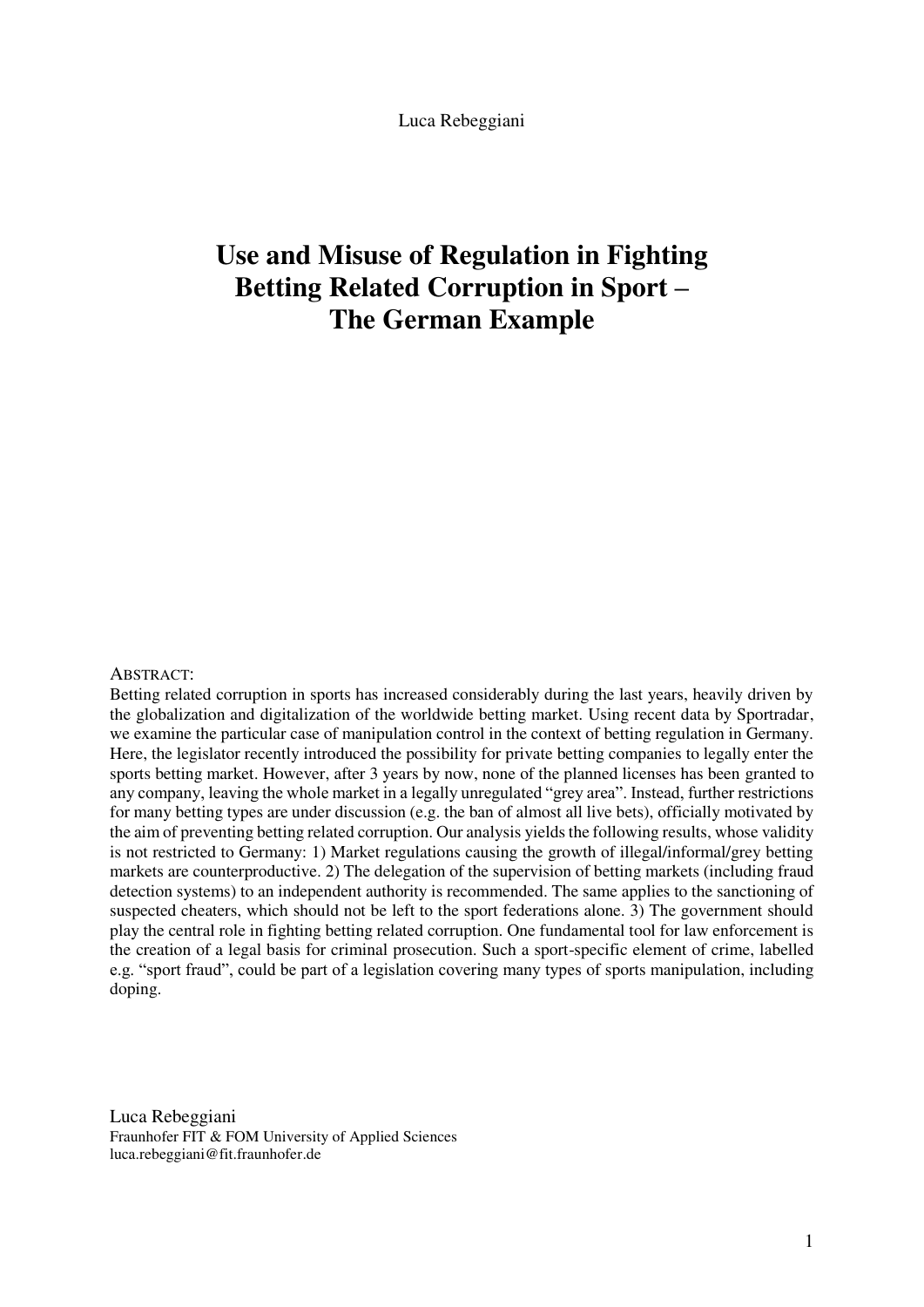### **Use and misuse of regulation in fighting betting related corruption in sport – The German example**

#### **Introduction**

Betting related corruption in sport has increased considerably during the last years, heavily driven by the globalization and digitalization of the worldwide betting market. Since this problem puts the whole process of commercialization of sport in danger, it has already been tackled in various ways by major sport federations including FIFA and UEFA. One of the most important measures taken is the application of computer based fraud detection systems (FDS) in order to identify and report possible betting related manipulations in sports easily and promptly.

National authorities have also started to justify regulatory measures in the sports betting markets with the need of limiting betting related match-fixing. In many cases, several types of bets shall be banned, especially side bets, which are regarded as particularly prone to manipulation. One of the most blatant examples of this kind is Germany, where after a careful opening of the sport betting market, the ban of almost all live bets (including even bets on goals scored in football) is under discussion, motivated by the potential threat for the integrity of sport. This paper discusses the appropriateness of this approach, analysing recent data on sport betting. We will draw conclusions on the regulation of betting markets whose validity is not restricted to Germany.

#### **The Problem**

<u>.</u>

It is difficult to determine whether the problem of betting related corruption in sport has grown during the last decades or not. It probably has, due to the increased possibilities offered by the internet (including live-bets) and the increased professionalization of most sports. Obviously, match-fixing has always been a problem and some sports may have experienced higher corruption in earlier times than nowadays, $<sup>1</sup>$  where increased transparency makes at least some</sup> scandals public.

What surely has increased is the danger faced by sport and society: Betting related manipulation puts the whole process of commercialization of sport in danger, and since many professional sports have reached astonishing economic dimensions, potential losses have grown exponentially. Therefore, it has already been tackled in various ways by major sport federations including FIFA and UEFA. One of the most important measures taken is the application of

<sup>&</sup>lt;sup>1</sup> One insightful and well-documented early example of betting related match fixing is the "big Good Friday football fix" of 1915 (Forrest, 2015).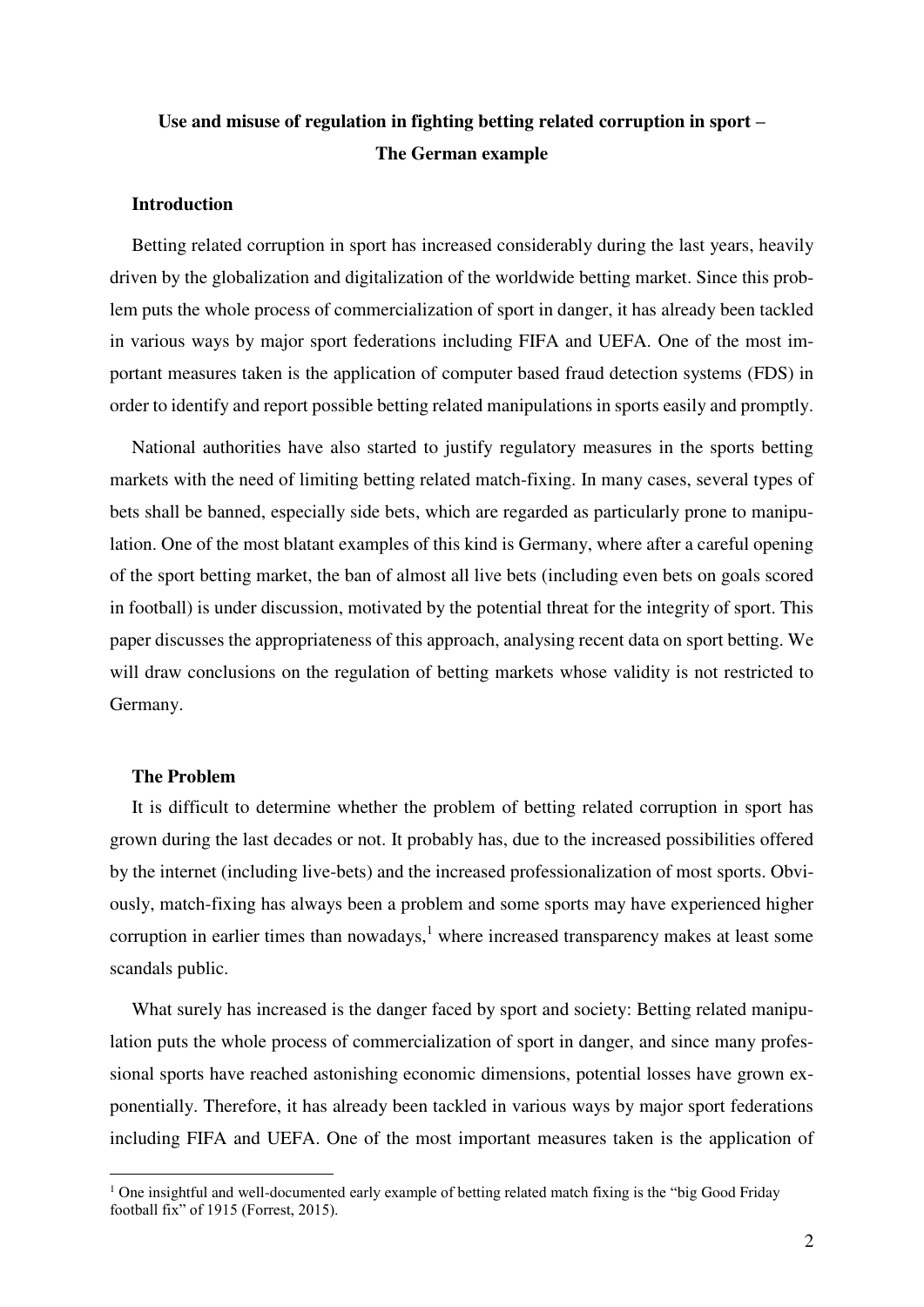computer based fraud detection systems in order to identify and report possible betting related manipulations in sports easily and promptly.

A recent study by T.M.C. Asser based on Sportradar data reports 1,625 cases of probably manipulated matches in professional football in the period May 2009 – November 2014 (T.M.C. Asser, 2015, p. 26). Recent scandals include a large investigation in lower divisions in Italian football and many matches in Eastern European leagues, but also Swedish football has been hit by a relevant amount of allegedly fixed football matches (Federbet, 2015).

#### **The Wrong Solution**

<u>.</u>

As described by Ben Van Rompuy (T.M.C. Asser, 2015, Ch. 2), many European countries are using, or plan to use, the threat of betting related manipulation to tighten their betting market regulations. In particular, several types of bets, especially side bets,<sup>2</sup> shall be entirely banned in several countries because they are regarded to be more vulnerable for manipulation.

One striking example is Germany, where sports betting is in general rather strictly regulated, being treated as a part of the highly regulated gaming sector. Until 2012, the state monopolist *Oddset* was the only legally acting company in the market. A new state treaty then allowed private betting companies to enter the sports betting market legally via state-issued licenses. However, after 3 years by now, none of the planned licenses has been granted to any company, leaving the whole market in a legally unregulated "grey area": Companies are "tolerated" and have to pay taxes, but their legal status is still uncertain, which causes a very difficult situation for private business in this sector.

While in former times the strict German legislation was motivated especially by the aim of controlling the problem of gaming addiction, $3$  the new state treaty adds the limitation of match fixing as another main target. This serves as a justification for imposing strict measures, up to forbidding certain types of bets. The state law is in this respect rather unclear (Albers, Böhm  $\&$ Rebeggiani, 2016), but the responsible agencies of the interior ministries of the *Länder* are increasingly urging private companies to ban all types of side bets, including bets on goal scores

<sup>&</sup>lt;sup>2</sup> We define side bets as all types of bets not directly correlated to the final result of a match, e.g. bets on yellow cards or corner kicks in football.

<sup>&</sup>lt;sup>3</sup> However, we regarded this approach more as a tactical move to preserve the state monopoly than as a sincere concern for fighting gambling addiction. This was shown e.g. by the fact that slot machines located in "amusement halls" or pubs, the gambling type which in clinical studies normally emerges as the major cause for addiction, was not classified as "gambling" and therefore not regulated at all by the old state treaty (Rebeggiani, 2010).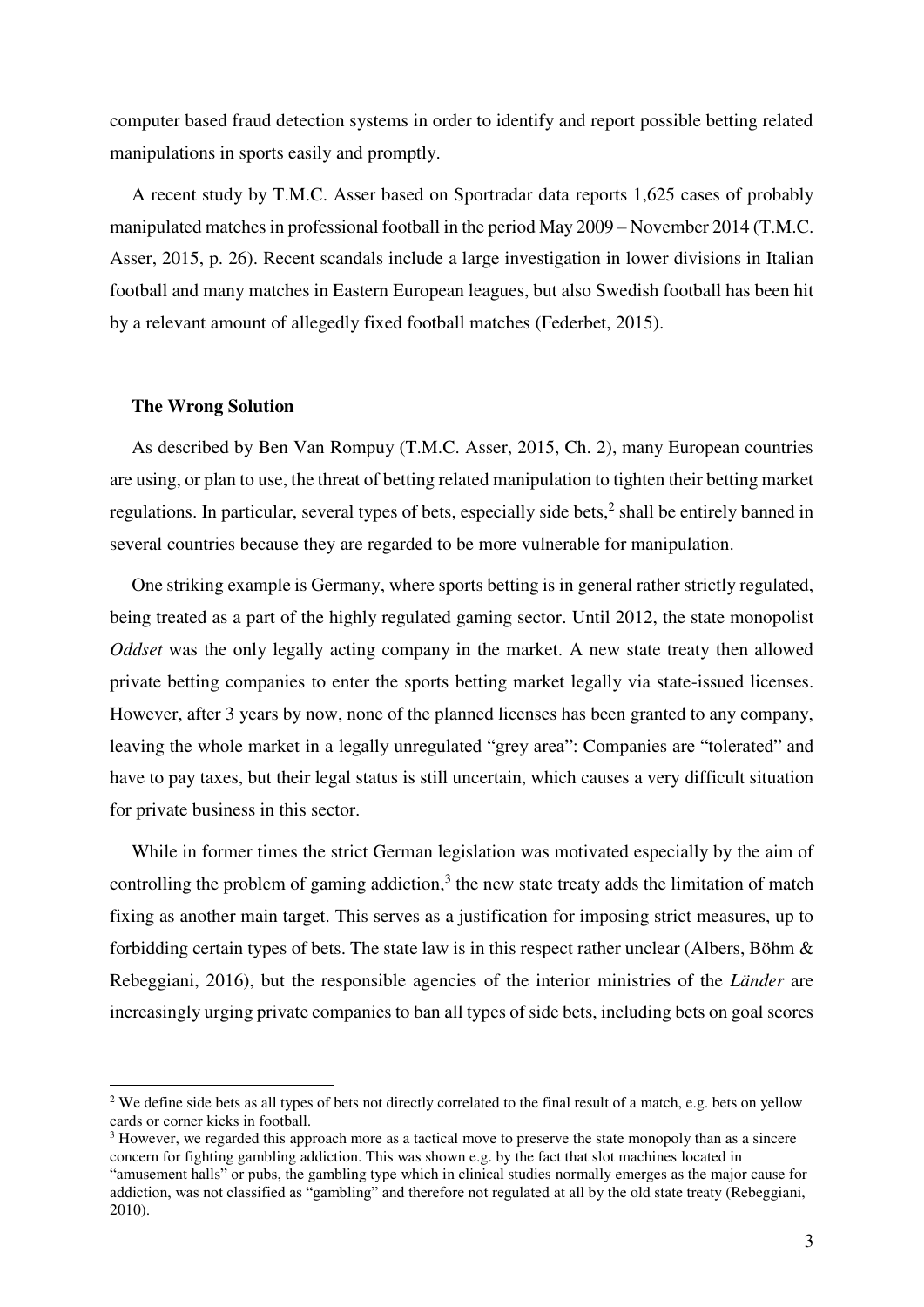in football. Following this (highly controversial) interpretation, only bets on final results actually seem to be acceptable.

#### **Some Insights from a Simple Economic and Statistical Analysis**

The main problem with the approach described above is the danger of forcing considerable parts of the sports betting into a "grey" or even illegal market, with no possibility for the government of imposing taxation or any other kind of regulatory measures. Under the previous regulatory regime, which imposed a strict monopoly with the public company *Oddset* as only supplier, up to 95% of the German sports betting market was unregulated (Figure 1), leaving the state with considerable losses of tax revenues and without any control over addiction problems or possible criminal involvements.<sup>4</sup>



Figure 1: Grey and legal betting market in Germany 2009 (turnover in bill. EUR) Data: *Goldmedia*, University of Hohenheim

The situation has changed since the partial liberalization of the betting market in 2012, but the proportion of a grey/illegal market in Germany is still high. It can be estimated at about 50%. Besides unregulated internet offerings and illegal bookmakers, especially (mostly illegal)

<u>.</u>

<sup>4</sup> Figure 1 shows two estimates for the grey market in Germany, a business-data based estimation from *Goldmedia* (Goldmedia, 2010) and a survey-based one from the University of Hohenheim (Becker and Barth, 2012). Even following the more conservative latter one, the share of the grey market would have been 86% of the whole of the betting market in Germany. For more details on both surveys, see Rebeggiani and Rebeggiani, 2013, p. 158-159.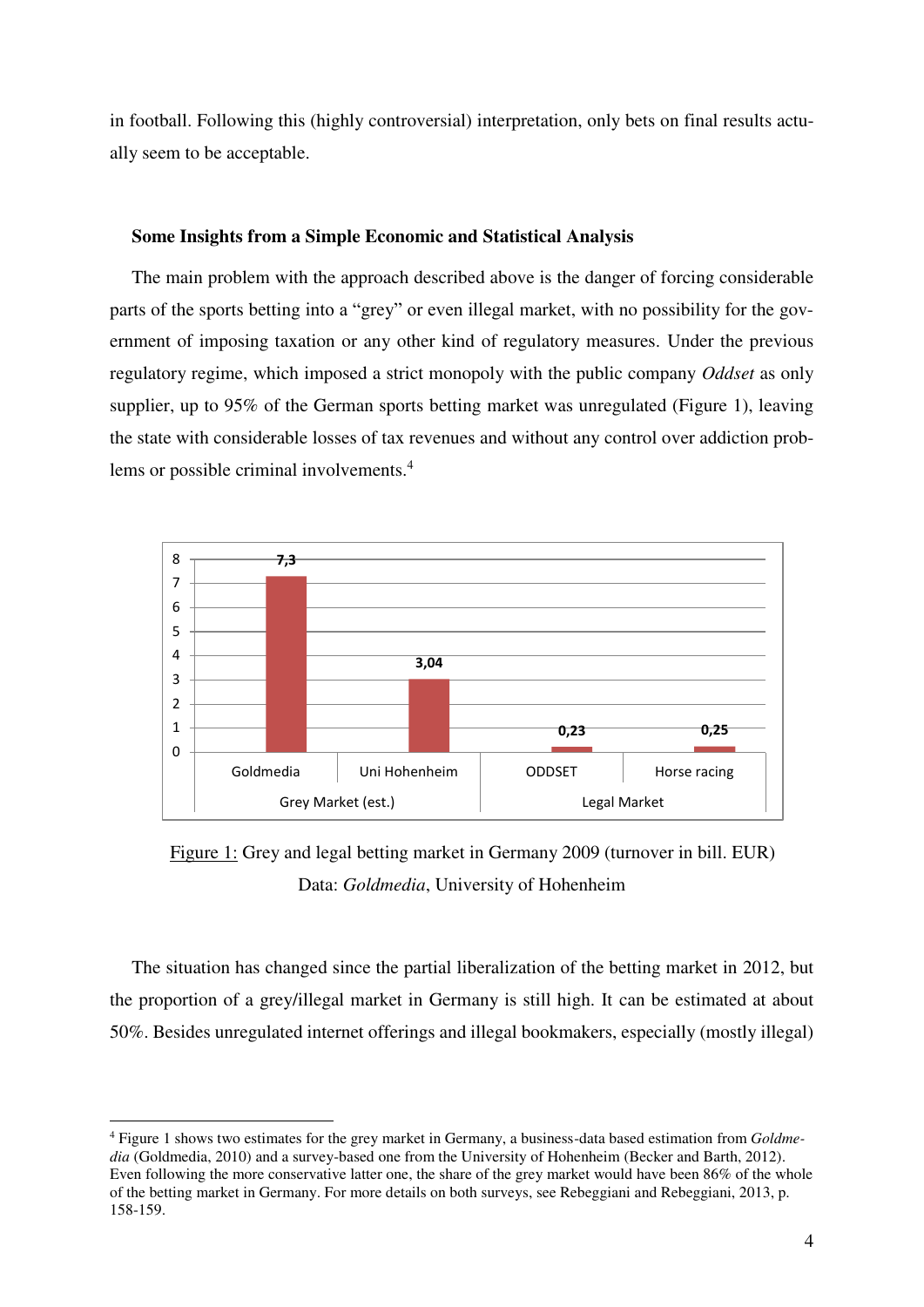betting terminals are increasingly popular. A common feature of this illegal supply is its broad range of bets offered and their attractive odds.

Another questionable underlying assumption is the unreflected belief in the fact that side bets are always more subject to manipulation. This is certainly true if one looks at the supply side in the manipulation market, i.e. at the players and referees ready to engage in betting combines. According to standard microeconomic theory, the supply of match-fixing actions rises when probability of detection is lower, the probability of cheating attempts being successful is higher, and the financial loss, if manipulations are detected, is low.<sup>5</sup> Thus, manipulation via side bets is rather attractive, because of the smaller loss of sporting glory and the easier realization of a fix by a few insiders (Rebeggiani and Rebeggiani, 2013).

Alas, things start to change if one takes into account also the demand side of betting related fraud (Forrest, 2013), i.e. how many criminals are willing to put their money in such combines in order to launder it or to earn more. Then, it becomes clear that liquidity in the market is a crucial variable. Betting related match fixing needs large markets, on the one hand in order to realize sufficient profits. On the other, in order to avoid an easy uncovering by fraud detection systems. Where is most of the liquidity in sports betting concentrated? In "normal" betting markets, i.e. what provider call primary bets (especially bets on match odds and on total goals scored). Figure 2 shows data from the betting exchange platform *Betfair*:<sup>6</sup> More than 87% of the overall volume of the market was staked in the primary betting market, 11.4% in the derivative or secondary betting markets and only 1.5% in markets for side bets.

This means that the volume of the "frightening" market for side bets, which is so often cited by lawyers and politicians as main threat for the integrity of sports, is negligible. It must be also kept in mind that private suppliers react rather quickly when they notice strange movements in the allocation of bets, by changing odds or completely withdrawing the bet. Manipulation is therefore, at least with bets placed at regulated European operators, not necessarily possible on a large scale. Another reason why side bets are not always offered by bookmakers is, probably, that most of the events underlying side bets (corners, yellow cards etc.) are hardly predictable and have more a random character. Therefore, the calculation of appropriate odds by the operator may be difficult.

<u>.</u>

<sup>&</sup>lt;sup>5</sup> See Forrest, McHale & McAuley, 2008 for a detailed model description and Rebeggiani and Rebeggiani, 2013, for an application to recent cases.

<sup>&</sup>lt;sup>6</sup> Data was collected in the period January-April 2014 and covers bets on English football Premier League games, probably the league with the highest stakes in the world. Ongoing research by the author is investigating whether data from other main private companies show a different pattern than that of *Betfair* or not.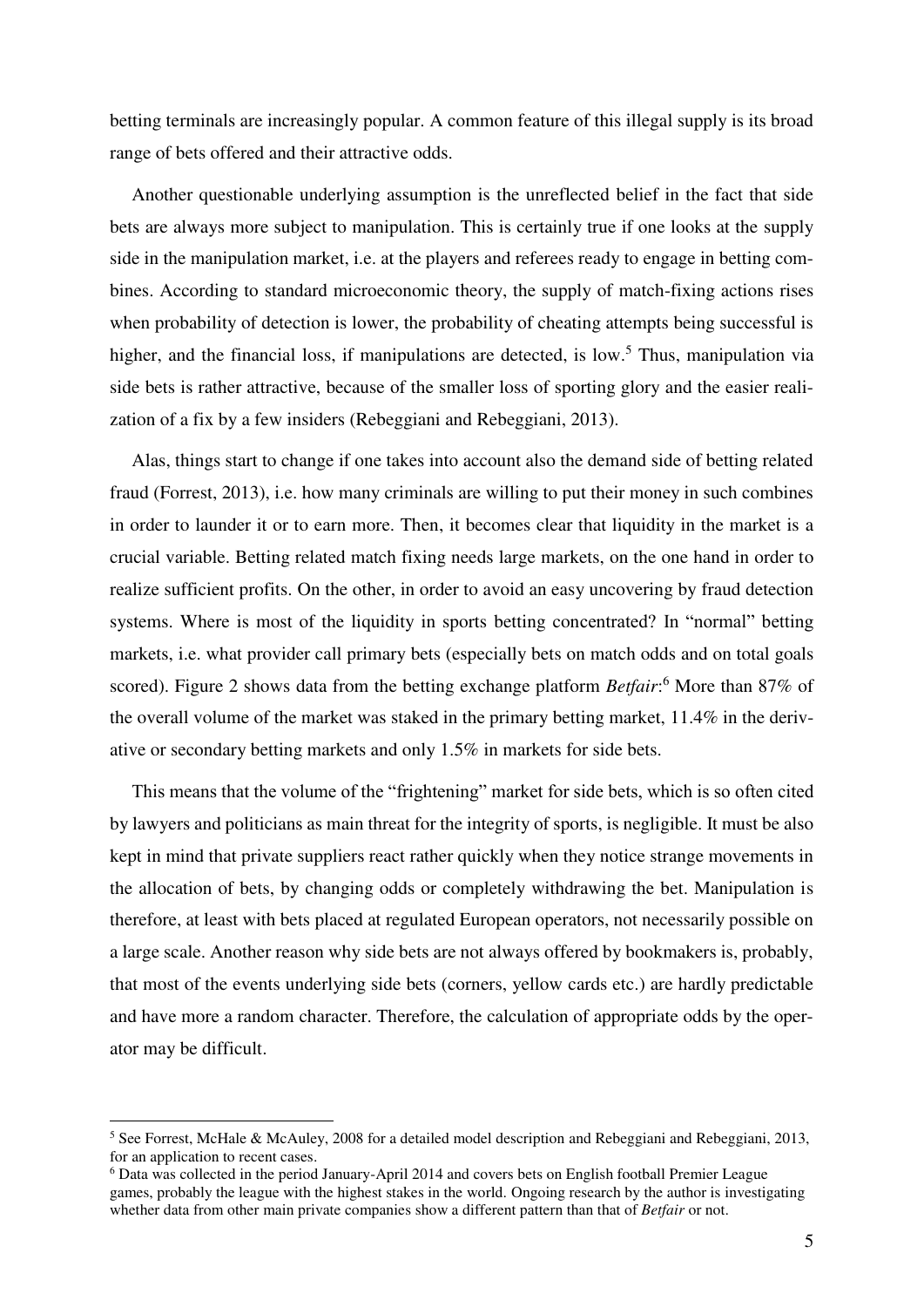

Figure 2: Liquidity in different types sports betting markets (*Betfair*, January-April 2014) Data: Betfair (T.M.C. Asser, 2015, p. 21)

Another database collected by *Sportradar* about betting related manipulation show that most of the possibly detected cases of betting related match-fixing occurred in fact in markets for primary bets. Out of the 1,625 probably fixed matches detected by the FDS, only six cases  $(0,37\%)$  concerned side bets.<sup>7</sup> All others occurred in primary betting markets, in most cases involving more than one of the main betting types: match odds, total goals scored, and Asian Handicap bets (Figure 3). Thus, empirically there seems to be no particular vulnerability of side bets, while manipulation cases are concentrated in the highly liquid primary betting markets and are also often associated with Asian Handicap bets. Of course, this very simple analysis is only the first step and further empirical studies will be necessary, but one should bear in mind that *Sportradar*'s FDS is one of the leading monitoring tools in the world, covering most of the international betting market.

1

 $<sup>7</sup>$  As already mentioned, this figure reflects the number of suspect games in the period May 2009 to November</sup> 2014. These were less than 1% of all football matches monitored by the FDS in that period. Out of these 1,625 matches, 1,468 are included in a particular database, designed to analyse particularly suspicious cases (see e.g. Figure 3).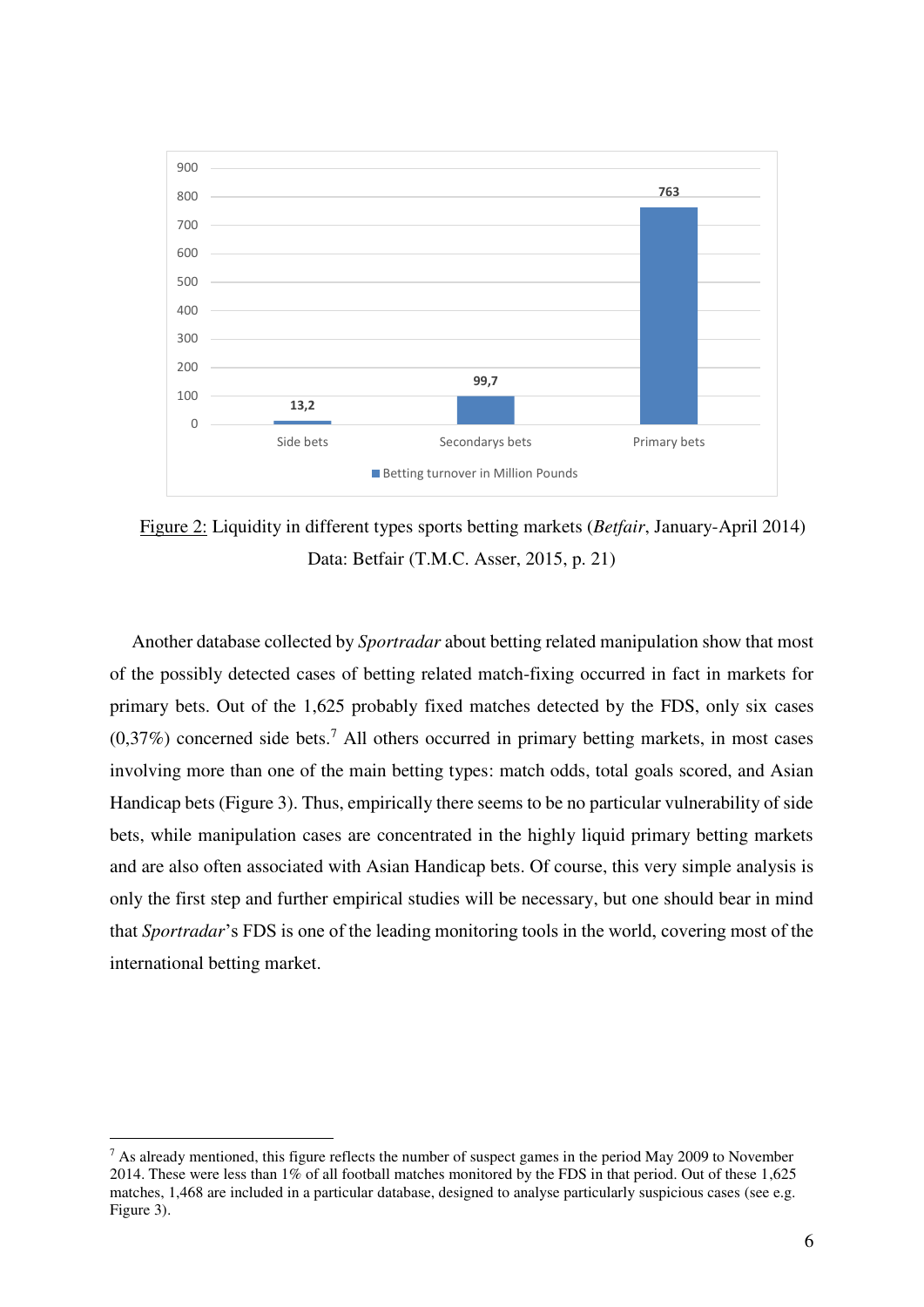

Figure 3: Percentages of betting markets involved by suspect matches ( $n = 1,468$ ) Data: Sportradar (T.M.C. Asser, 2015, pp. 30)

Furthermore, the *Sportradar* data fail to detect any particular vulnerability of live bets: The percentage of live bets involved in match-fixing attempts is very similar to that of pre-match bets. Concerning the type of matches, most of the allegedly manipulated games are national league club matches (88%), much more than international club matches or national teams' games (Figure 4). Even more surprising, the first leagues account for more than three quarters of all fixing attempts, while only 22% of the suspect matches took place in second or lower divisions. This is, again, a result which is hardly compatible with the pure supply side based theory described above, which would predict more fixed matches in lower divisions, where publicity and therefore detection probability is lower, while salaries and therefore potential costs of match fixing are also lower. What, in contrast, is again confirmed as being very relevant is market liquidity, which is absolutely needed for match fixing attempts. Since liquidity is concentrated in betting markets attached to first division football, also most of manipulation cases take place there.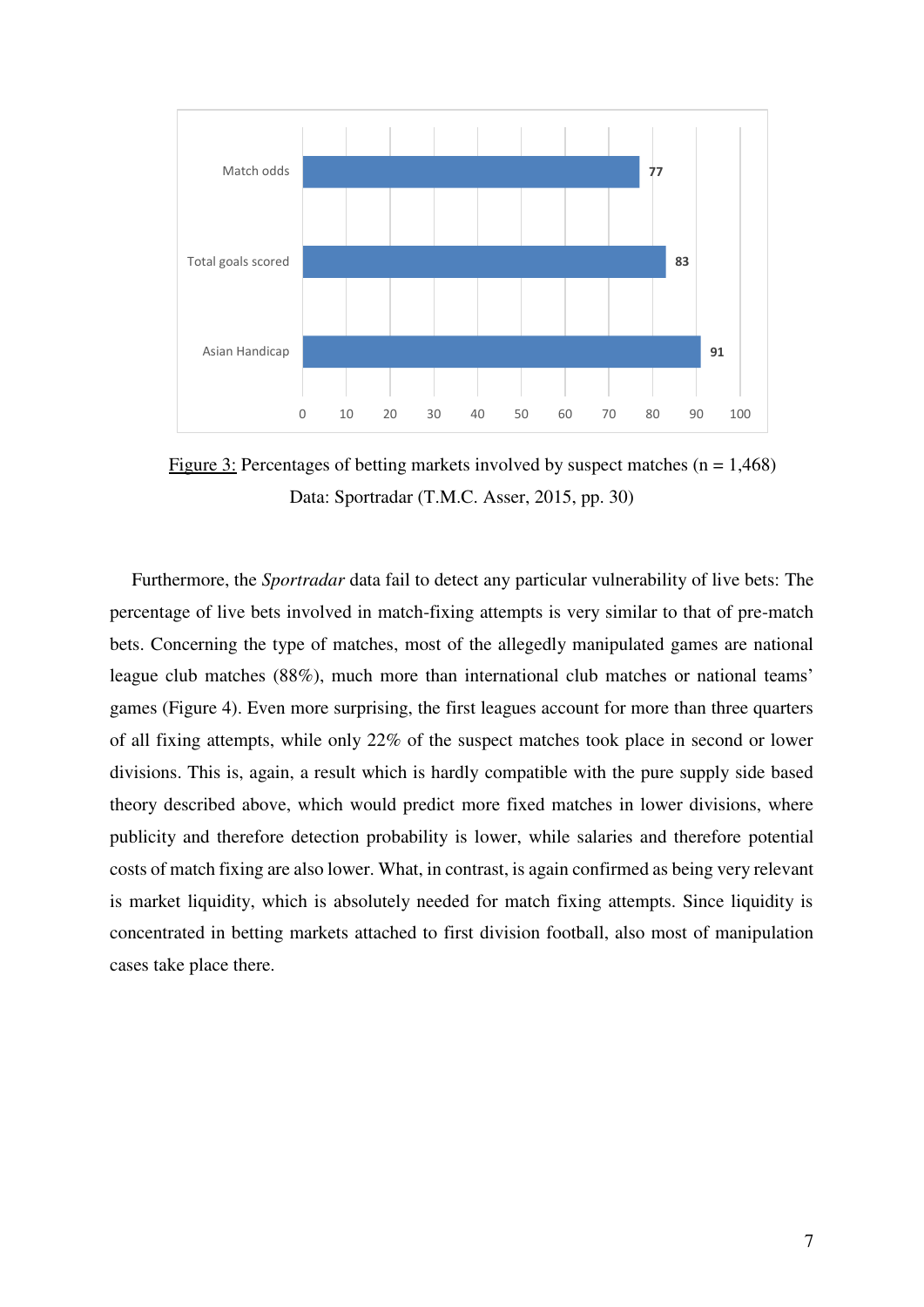

Figure 4: Matches with suspect betting activities in per cent (2009-2014) Data: Sportradar (T.M.C. Asser, 2015, pp. 26-29)

#### **A Better Solution**

The first conclusion drawn from the present analysis is a scepticism towards all regulatory measures which would drive significant portions of the markets into "grey" or completely illegal areas. The case of Germany has shown that regulation which is excessively strict may lead to the state's loss of control over nearly the entire betting market. Many of the policy measures currently under discussion in Germany and other European countries would significantly deteriorate the business conditions for private betting companies, since complete bans on live bets and goal scorer bets would hit some of the most popular segments.

This paper argues furthermore that an effective prevention of betting related corruption needs to enforce a legal regulation covering the whole of the betting market and at the same time provide strong incentives for behaviour in compliance with the law, e.g. by introducing specific penal sanctions for manipulative activities in sports (e.g. match fixing, doping, sports related violence). The first component needed is therefore the creation of a legal basis for criminal prosecution, which clearly enlists all types of sport fraud and the penalties for them. This framework should be located on the ground of ordinary law and not in the field of sports regulations managed by the respective federations.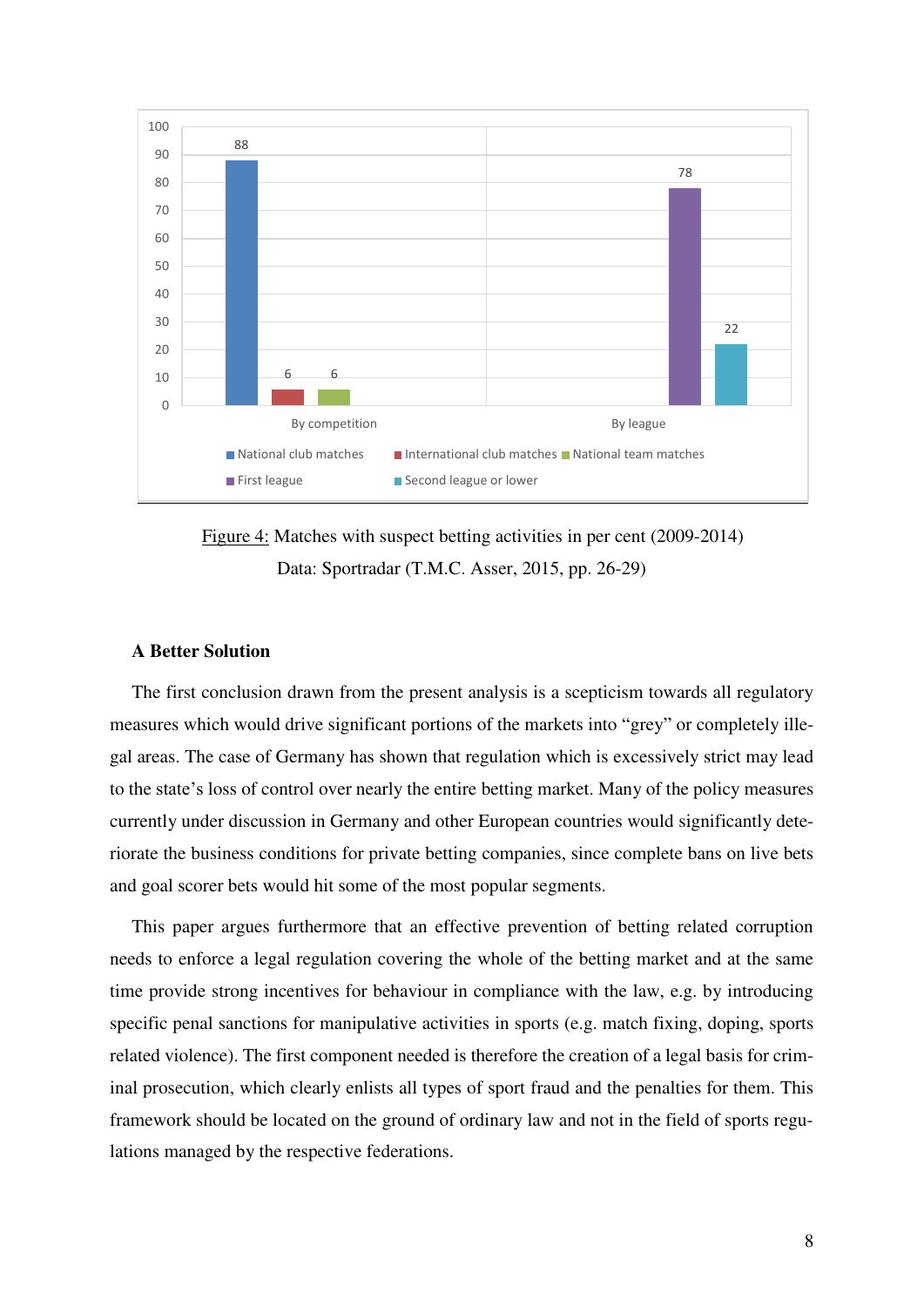Finally, the supervision of betting markets (including fraud detection systems) should be delegated to an independent authority. In this case, Germany should follow the example of Italy and France, where such institutions are already operative and exert a considerable power. The same applies to the sanctioning of suspected cheaters, which should not be left to the sport federations alone. Experiences from other fields of self-administrating sport federations are not very encouraging. Especially the example of doping prosecution shows in our view, that the self-regulatory ability of sports is weak when own commercial and non-commercial interests are possibly endangered.

#### **Conclusion**

The German law against sports fraud, which in November 2015 was approved by the *Bundestag*, represents in our view a step in the right direction. For the first time, German prosecutors will be able to rely on a legal basis covering doping and other corruption issues. It is, however, rather unclear, how effectively this basis will be used. As in most other European countries, there remains a multitude of open governance issues when many interests collide, as it is the case for professional sport and gambling. On the one hand, the interplay between sport federations, bookmakers and the government (including police) will be crucial for effectively fighting corruption in sports. On the other, an efficient regulation of gambling sector remains a hard-to reach goal, mostly because of the diverging interests of the involved stakeholders (private suppliers, monopolists, and the government). Only if these two challenges will be addressed properly, the application of the new legal tools will deliver the desired results for fighting betting related corruption in sport.